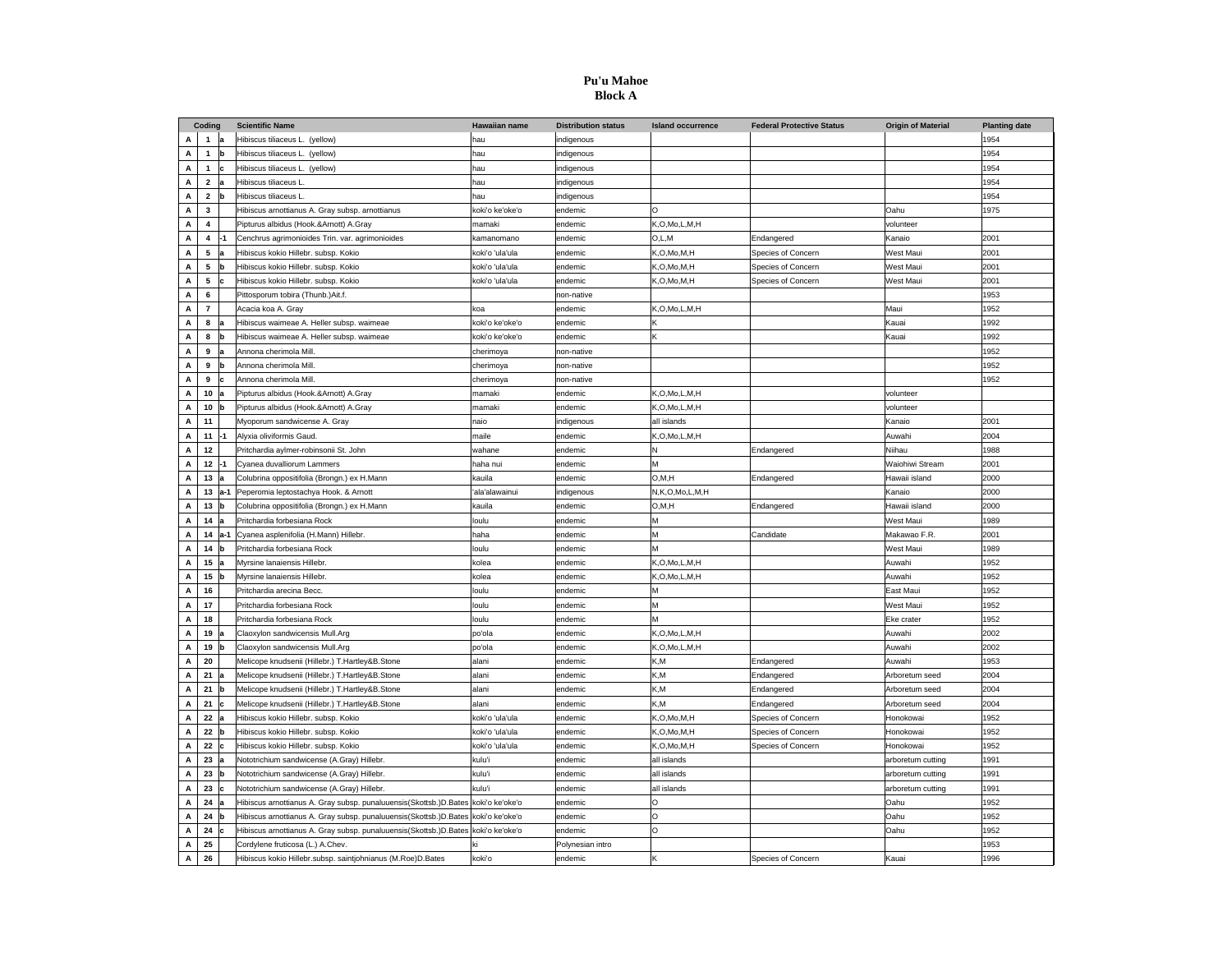### **Pu'u Mahoe Block B**

| coding                       |                         |          | <b>Scientific Name</b>                                                                 | <b>Common Name</b>        | Class            | Distribution              | <b>Federal Status</b> | Origin of Material | <b>Planting date</b> |
|------------------------------|-------------------------|----------|----------------------------------------------------------------------------------------|---------------------------|------------------|---------------------------|-----------------------|--------------------|----------------------|
| $\mathbf{B}$                 | $\overline{1}$          |          | Pellaea ternifolia (Cav.) Link                                                         | kalamoho lauli'i          | indigenous       | K,O,Mo,L,M,H              |                       | East Maui          | 2005                 |
| $\mathbf{B}$                 | $\overline{2}$          |          | Dianella sandwicensis Hook, & Arnott                                                   | 'uki'uki                  | indigenous       | K,O,Mo,L,M,H              |                       |                    | 2002                 |
| $\mathbf{B}$                 | $\overline{\mathbf{3}}$ |          | Coprosma foliosa A. Gray                                                               | pilo                      | endemic          | K,O,Mo,L,M                |                       | Auwahi             | 2002                 |
| В                            | 4                       |          | Peperomia tetraphylla (G. Forster) Hook. & Arnott                                      | 'ala'alawainui            | indigenous       | K,O,Mo,L,M,H              |                       | Auwahi             | 2005                 |
| $\, {\bf B} \,$              | 5                       |          | Metrosideros polymorpha Gaud. var. glaberrima (H. Lev.) St. John                       | 'ohi'a                    | endemic          | K,O,Mo,L,M,H              |                       |                    | 2004                 |
| $\, {\bf B}$                 | 6                       |          | Senna gaudichaudii (Hook. & Arnott) H. Irwin & Barneby                                 | kolomona                  | indigenous       | K, O, Mo, L, Ka, M, H     |                       |                    | 2004                 |
| $\, {\bf B}$                 | 6                       | $a-1$    | Deschampsia nubigena Hillebr.                                                          |                           | endemic          | K, Mo, M, H               |                       |                    | 2004                 |
| B                            | 6                       | lb       | Senna gaudichaudii (Hook. & Arnott) H. Irwin & Barneby                                 | kolomona                  | indigenous       | K, O, Mo, L, Ka, M, H     |                       |                    | 2004                 |
| B                            | 6                       | c        | Senna gaudichaudii (Hook. & Arnott) H. Irwin & Barneby                                 | kolomona                  | indigenous       | K, O, Mo, L, Ka, M, H     |                       |                    | 2004                 |
| $\, {\bf B} \,$              | $\overline{7}$          |          | Acacia koa A. Gray                                                                     | koa                       | endemic          | K, O, Mo, L, M, H         |                       | Maui               | 1952                 |
| $\, {\bf B} \,$              | 8                       |          | Hibiscus Clayi Degener & I. Degener                                                    | koki'o 'ula'ula           | endemic          | K                         | Endangered            |                    | 2004                 |
| $\, {\bf B}$                 | 9                       |          | Hibiscus kokio Hillebr. subsp. saintjohnianus (M. Roe) D. Bates                        | koki'o'ula'ula            | endemic          | K                         | Species of Concern    | Kauai              | 2002                 |
| $\, {\bf B}$                 | 9                       | $a-1$    | Hibiscus calyphyllus Cav.                                                              | ----------                | non-native       |                           |                       |                    | 1989                 |
| B                            | 9                       | Ih       | Hibiscus kokio Hillebr. subsp. saintjohnianus (M. Roe) D. Bates                        | koki'o'ula'ula            | endemic          | K                         | Species of Concern    | Kauai              | 2002                 |
| $\mathbf{B}$                 | 9                       | $b-1$    | Hibiscus calyphyllus Cav.                                                              |                           | non-native       |                           |                       |                    | 1989                 |
| В                            | 10                      | la       | Hibiscus waimeae A. Heller subsp. Hannerae (Deg. & I. Deg.) D. Bates koki'o ke'oke'o   |                           | endemic          | K                         | Endangered            | Kauai              | 1989                 |
| $\, {\bf B}$                 | 10                      | lh       | Hibiscus waimeae A. Heller subsp. Hannerae (Deg. & I. Deg.) D. Bates   koki'o ke'oke'o |                           | endemic          | K                         | Endangered            | Kauai              | 1989                 |
| $\, {\bf B}$                 | 10                      | Ċ        | Hibiscus waimeae A. Heller subsp. Hannerae (Deg. & I. Deg.) D. Bates koki'o ke'oke'o   |                           | endemic          | K                         | Endangered            | Kauai              | 1989                 |
| $\, {\bf B}$                 | 11                      |          | Ochrosia haleakalae St. John                                                           | holei                     | endemic          | M, H                      | Candidate             | Auwahi             | 1989                 |
| B                            | 11                      | lh       | Ochrosia haleakalae St. John                                                           | holei                     | endemic          | M, H                      | Candidate             | Auwahi             | 1989                 |
| $\mathbf{B}$                 | 12<br>la                |          | Ochrosia haleakalae St. John                                                           | holei                     | endemic          | M, H                      | Candidate             | Auwahi             | 2004                 |
| $\, {\bf B}$                 | 12                      |          | Ochrosia haleakalae St. John                                                           | holei                     | endemic          | M, H                      | Candidate             | Auwahi             | 2004                 |
| В                            | 12                      | <b>P</b> | Ochrosia haleakalae St. John                                                           | holei                     | endemic          | M, H                      | Candidate             | Auwahi             | 2004                 |
| $\, {\bf B}$                 | 12                      | ld       | Ochrosia haleakalae St. John                                                           | holei                     | endemic          | M, H                      | Candidate             | Auwahi             | 2004                 |
| $\, {\bf B} \,$              | 12                      |          | Ochrosia haleakalae St. John                                                           | holei                     | endemic          | M.H                       | Candidate             | Auwahi             | 2004                 |
| $\mathbf{B}$                 | 12                      |          | Ochrosia haleakalae St. John                                                           | holei                     | endemic          | M, H                      | Candidate             | Auwahi             | 2004                 |
| $\, {\bf B} \,$              | 13                      |          | Santalum ellipticum Gaud.                                                              | 'iliahi alo'e             | endemic          | N, K, O, Mo, L, Ka, M, H  |                       | Kanaio             | 1992                 |
| В                            | 13                      | $-1$     | Psilotum nudum (L.) P. Beauv.                                                          | moa                       | indigenous       | N, K, O, Mo, L, Ka, M, H  |                       | Auwahi             | 2000                 |
| $\, {\bf B}$                 | 13                      | $-2$     | Peperomia leptostachya Hook. & Arnott                                                  | 'ala'alawainui            | indigenous       | N, K, O, Mo, L, M, H      |                       |                    | 2000                 |
| $\, {\bf B}$                 | 14                      |          | Metrosideros polymorpha Gaud. var. glaberrima (H. Lev.) St. John                       | ohi'a (red)               | endemic          | K, O, Mo, L, M, H         |                       |                    | 1952                 |
| $\, {\bf B}$                 | 14                      | $a-1$    | Delissea rhytidosperma H. Mann                                                         | -----------               | endemic          | K                         | Endangered            | Oahu               | 2004                 |
| B                            | 14                      | b        | Metrosideros polymorpha Gaud. var. glaberrima (H. Lev.) St. John                       | ohi'a (red)               | endemic          | K,O, Mo, L, M, H          |                       |                    | 1952                 |
| $\, {\bf B} \,$              | 14                      | $b-1$    | Delissea rhytidosperma H. Mann                                                         |                           | endemic          | K                         | Endangered            | Oahu               | 2004                 |
| $\, {\bf B}$                 | 14                      | $b-2$    | Nephrolepis cordifolia (L.) C. Presl                                                   | okupukupu                 | indigenous       | K, O, Mo, L, M, H         |                       |                    | 2004                 |
| $\, {\bf B}$                 | 14                      |          | Metrosideros polymorpha Gaud. var. glaberrima (H. Lev.) St. John                       | ohi'a (red)               | endemic          | K, O, Mo, L, M, H         |                       |                    | 1952                 |
| $\, {\bf B}$                 | 14                      | $c-1$    | Freycinetia arborea Gaud.                                                              | 'ie'ie                    | indigenous       | K, O, Mo, L, M, H         |                       | Makawao F.R.       | 2003                 |
| $\, {\bf B}$                 | 15                      |          | Metrosideros polymorpha Gaud. var. glaberrima (H. Lev.) St. John                       | ohi'a                     | endemic          | K, O, Mo, L, M, H         |                       |                    | 2004                 |
| B<br>$\, {\bf B}$            | 16                      | a        | Metrosideros polymorpha Gaud. var. incana (H. Lev.) St. John                           | ohi'a (yellow)            | endemic          | O, Mo, L, M, H            |                       | Kanaio             | 1989                 |
|                              | 16<br>17                | b        | Metrosideros polymorpha Gaud. var. incana (H. Lev.) St. John                           | ohi'a (yellow)            | endemic          | O, Mo, L, M, H            |                       | Kanaio             | 1989                 |
| $\, {\bf B}$                 |                         |          | Diospyros sandwicensis (A. DC) Fosb.                                                   | lama                      | endemic          | K, O, Mo, L, M, H         |                       |                    | 1953                 |
| $\, {\bf B}$<br>$\, {\bf B}$ | 18                      | a        | Diospyros sandwicensis (A. DC) Fosb.                                                   | lama                      | endemic          | K, O, Mo, L, M, H         |                       |                    | 2004                 |
| B                            | 18<br>19                | b        | Diospyros sandwicensis (A. DC) Fosb.                                                   | lama<br>'ili'ahi          | endemic          | K, O, Mo, L, M, H<br>L. M |                       | Auwahi             | 2004                 |
| B                            | 19                      | l-1      | Santalum freycinetianum Gaud. var. Lanaiense Rock                                      |                           | endemic          |                           | Endangered            |                    |                      |
| $\mathbf{B}$                 | 20                      |          | Cocculus trilobus (Thunb.) DC<br>Hibiscus waimeae A. Heller subsp. Waimeae             | huehue                    | indigenous       | N, K, O, Mo, L, M, H<br>K |                       |                    | 1976                 |
| <b>B</b> 21                  |                         |          |                                                                                        | koki'o ke'o ke'o<br>kukui | endemic          |                           |                       | Pu'u Mahoe         |                      |
|                              |                         |          | Aleurites moluccana (L.) Willd.                                                        |                           | Polynesian intro |                           |                       |                    |                      |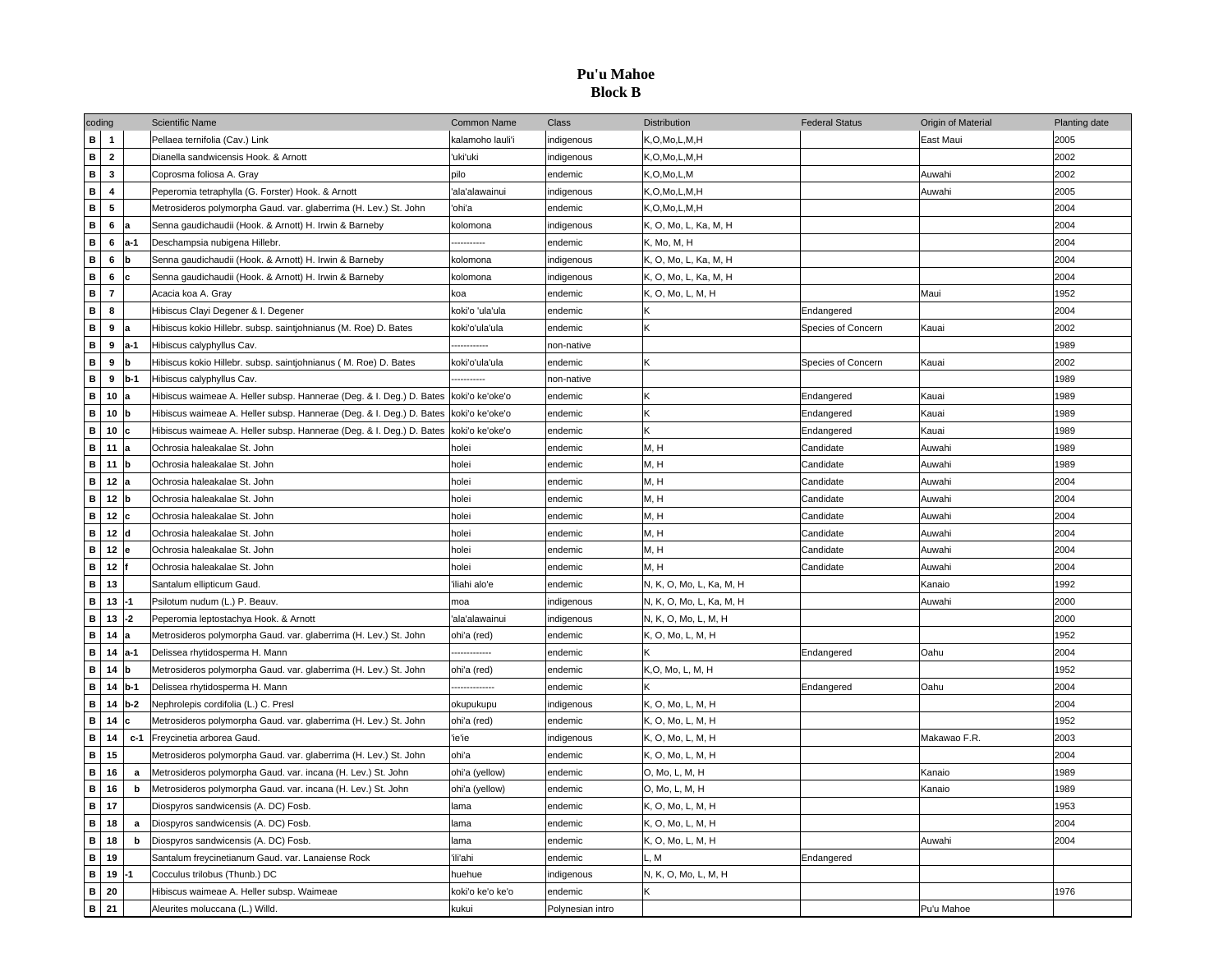### **Pu'u Mahoe Block B**

| coding       |    |   | <b>Scientific Name</b>                                       | <b>Common Name</b> | <b>Class</b>     | <b>Distribution</b>  | <b>Federal Status</b> | Origin of Material | Planting date |
|--------------|----|---|--------------------------------------------------------------|--------------------|------------------|----------------------|-----------------------|--------------------|---------------|
| в            | 22 |   | Strebulus pendulinus (Endl.) F.v. Mueller                    | a'i a'i            | indigenous       | K, O, Mo, L, M, H    |                       |                    | 1952          |
| $\, {\bf B}$ | 23 |   | Pleomele auwahiensis St. John                                | halapepe           | endemic          | MO, M                |                       | Auwahi             | 1954          |
| В            | 23 |   | Pleomele auwahiensis St. John                                | halapepe           | endemic          | MO, M                |                       | Auwahi             | 1954          |
| в            | 23 |   | Pleomele auwahiensis St. John                                | halapepe           | endemic          | MO, M                |                       | Auwahi             | 1954          |
| B            | 23 |   | Pleomele auwahiensis St. John                                | halapepe           | endemic          | MO.M                 |                       | Auwahi             | 1954          |
| B            | 24 |   | Canavalia pubescens Hook. & Arnott                           | 'awikiwiki         | endemic          | N, K, L, M           | Candidate             |                    | 2004          |
| в            | 25 |   | Sophora chrysophylla (Salisb.) Seem.                         | mamane             | endemic          | K, O, Mo, L, M, H    |                       |                    | 1953          |
| B            | 26 |   | Alectyron macrococcus Radlk. var. auwahiensis G. Linney      | mahoe              | endemic          |                      | Endangered            | Auwahi             | 1989          |
| B            | 27 |   | Hibiscus kokio Hillebr. Subsp. Kokio                         | koki'o'ula'ula     | endemic          | K, O, Mo, M, H       | Species of Concern    |                    | 1952          |
| в            | 28 |   | Adenanthera pavonina L.                                      | false wiliwili     | non-native       |                      |                       |                    | 1952          |
| $\mathbf{B}$ | 28 |   | Adenanthera pavonina L.                                      | false wiliwili     | non-native       |                      |                       |                    | 1952          |
| B            | 29 |   | Melicope knudsenii (Hillebr.) T. Hartley & B. Stone          | alani              | endemic          | K, M                 | Endangered            | Pu'u Mahoe (seed)  | 2004          |
| $\mathbf{B}$ | 30 |   | Xylosma hawaiiense seem.                                     | maua               | endemic          | K, O, Mo, L, M, H    |                       |                    | 1952          |
| в            | 31 |   | Zanthoxylum hawaiiense Hillebr.                              | a'e                | endemic          | Mo, L, M, H          | Endangered            | Auwahi             | 2004          |
| В            | 31 |   | Zanthoxylum hawaiiense Hillebr.                              | la'e               | endemic          | Mo. L. M. H          | Endangered            | Auwahi             | 2004          |
| В            | 32 |   | Acacia koaia Hillebr.                                        | koai'a, koai'e     | endemic          | K, Mo, L, M, H       | Species of Concern    | Maui               | 1952          |
| В            | 32 |   | Acacia koaia Hillebr.                                        | koai'a, koai'e     | endemic          | K, Mo, L, M, H       | Species of Concern    | Maui               | 1952          |
| В            | 33 |   | Hibiscadelphus hualalaiensis Rock                            | hau kuahiwi        | endemic          | H                    | Endangered            | Pu'u Mahoe (seed)  | 1999          |
| $\, {\bf B}$ | 33 |   | Hibiscadelphus hualalaiensis Rock                            | hau kuahiwi        | endemic          | H                    | Endangered            | Pu'u Mahoe (seed)  | 1999          |
| B            | 34 |   | Acacia koaia Hillebr.                                        | koai'a, koai'e     | endemic          | K, Mo, L, M, H       | Species of Concern    | Hawaii             | 1976          |
| B            | 34 |   | Acacia koaia Hillebr.                                        | koai'a, koai'e     | endemic          | K, Mo, L, M, H       | Species of Concern    | Hawaii             | 1976          |
| в            | 35 | a | Gardenia brighamii H. Mann                                   | na'u, nanu         | endemic          | O, Mo, L, M, H       | Endangered            | Lanai              | 1989          |
| в            | 35 | b | Gardenia brighamii H. Mann                                   | na'u, nanu         | endemic          | O, Mo, L, M, H       | Endangered            | Lanai              | 1989          |
| в            | 35 | c | Gardenia brighamii H. Mann                                   | na'u, nanu         | endemic          | O, Mo, L, M, H       | Endangered            | Lanai              | 1989          |
| $\mathbf{B}$ | 36 |   | Cordyline fruticosa (L.) A. Chev.                            | ki                 | Polynesian intro |                      |                       |                    | 1989          |
| B            | 37 |   | Melicope knudsenii (Hillebr.) T. Hartley & B. Stone          | alani              | endemic          | K.M                  | Endangered            | Puu Mahoe (seed)   | 2004          |
| $\mathbf{B}$ | 38 |   | Dodonaea viscosa Jacq.                                       | 'a'ali'i           | indigneous       | N, K, O, Mo, L, M, H |                       |                    | 2004          |
| $\mathbf{B}$ | 39 |   | Metrosideros polymorpha Gaud. var. incana (H. Lev.) St. John | 'ohi'a             | endemic          | O, Mo, L, M, H       |                       | Oahu               | 2004          |
| в            | 40 |   | Annona cherimola Mill.                                       | cherimoya          | non-native       |                      |                       |                    |               |
| $\, {\bf B}$ | 41 |   | Myrsine lanaiensis Hillebr.                                  | kolea              | endemic          | K, O, Mo, L, M, H    |                       | Pu'u Mahoe native  |               |
| $\, {\bf B}$ | 42 | a | Rauvolfia sandwicensis A. DC                                 | hao                | endemic          | N, K, O, Mo, L, M, H |                       |                    | 1954          |
| В            | 42 | b | Rauvolfia sandwicensis A. DC                                 | hao                | endemic          | N, K, O, Mo, L, M, H |                       |                    | 1954          |
| в            | 42 | c | Rauvolfia sandwicensis A. DC                                 | hao                | endemic          | N, K, O, Mo, L, M, H |                       |                    | 1954          |
| в            | 43 |   | Nestegis sandwicensis (A. Gray) Deg., I. Deg. & L. Johnson   | olopua             | endemic          | K, O, Mo, L, M, H    |                       | Pu'u Mahoe native  |               |
| B            | 44 |   | Achyranthes splendens Mart. Ex Mog. var splendens            |                    | endemic          | L. M                 |                       |                    | 2004          |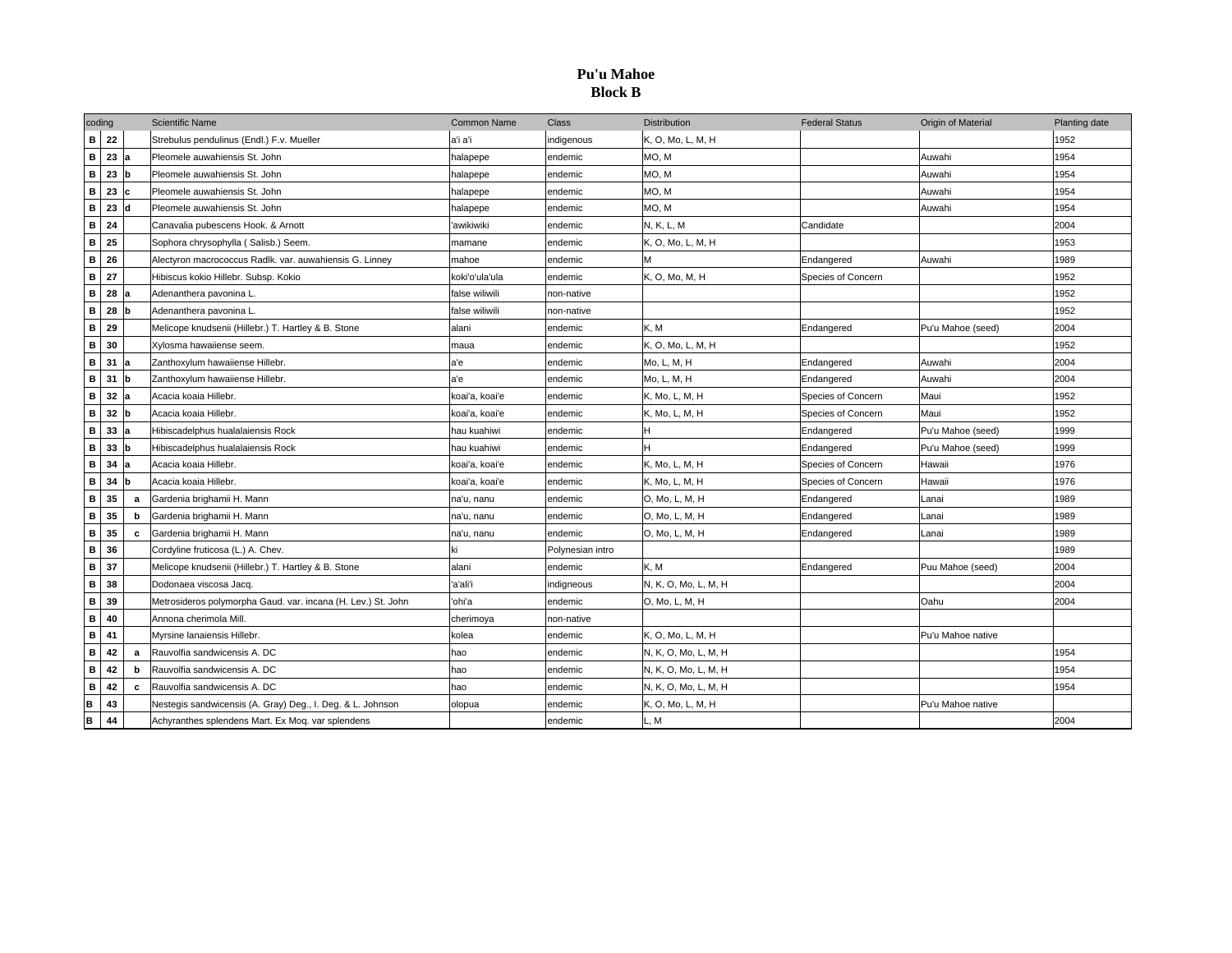#### **Pu'u Mahoe Block C**

| coding                  |                         |              | <b>Scientific Name</b>                                            | <b>Common Name</b> | <b>Class</b>     | <b>Distribution</b>                     | <b>Federal Status</b> | <b>Origin of Material</b> | <b>Planting date</b> |
|-------------------------|-------------------------|--------------|-------------------------------------------------------------------|--------------------|------------------|-----------------------------------------|-----------------------|---------------------------|----------------------|
| C                       | $\overline{\mathbf{1}}$ |              | Artemisia australis Less.                                         | 'ahinahina         | endemic          | N, K, O, Mo, L, Ka, M, H                |                       |                           | 2000                 |
| $\overline{\mathbf{c}}$ | $\overline{\mathbf{2}}$ |              | Brighamia insignis A. Gray                                        | 'olulo             | endemic          | N, K                                    | Endangered            |                           | 2003                 |
| $\overline{\mathbf{c}}$ | $\overline{\mathbf{3}}$ |              | Myoporum sandwicense A. Gray                                      | naio               | indigenous       | N, K, O, Mo, L, Ka, M, H                |                       | Kanaio                    | 2003                 |
| c                       | $\overline{4}$          | a            | Kokia drynarioides (Seem.) Lewton                                 | koki'o             | endemic          | н                                       | Endangered            | Hawaii                    | 1992                 |
| c                       | 4                       | b            | Kokia drynarioides (Seem.) Lewton                                 | koki'o             | endemic          | H.                                      | Endangered            | Hawaii                    | 1992                 |
| $\overline{\mathbf{c}}$ | 4                       | c            | Kokia drynarioides (Seem.) Lewton                                 | koki'o             | endemic          | H.                                      | Endangered            | Hawaii                    | 1992                 |
| c                       | 5                       | a            | Reynoldsia sandwicensis A. Gray                                   | 'ohe kukulu ae'o   | endemic          | Ni,O,Mo,L,M,H                           |                       |                           | 1974                 |
| c                       | -5                      | b            | Reynoldsia sandwicensis A. Gray                                   | 'ohe kukulu ae'o   | endemic          | Ni,O,Mo,L,M,H                           |                       |                           | 1974                 |
| c                       | 5                       | c            | Reynoldsia sandwicensis A. Gray                                   | ohe kukulu ae'o    | endemic          | Ni,O,Mo,L,M,H                           |                       |                           | 1974                 |
| c                       | 6                       | a            | Artemisia mauiensis (A.Gray) Skottsb.                             | 'ahinahina         | endemic          | Maui                                    |                       | Haleakala                 | 2000                 |
| $\overline{\mathbf{c}}$ | 6                       | b            | Artemisia mauiensis (A.Gray) Skottsb.                             | 'ahinahina         | endemic          | Maui                                    |                       | Haleakala                 | 2000                 |
| $\overline{\mathbf{c}}$ | 6                       | $\mathbf{c}$ | Artemisia mauiensis (A.Gray) Skottsb.                             | 'ahinahina         | endemic          | Maui                                    |                       | Haleakala                 | 2000                 |
| C                       | $\overline{7}$          |              | Portulaca molokiniensis Hobdy                                     | ihi                | endemic          | Molokini, Ka                            | Species of Concern    | Kaho'olawe                | 2004                 |
| $\overline{\mathbf{c}}$ | 8                       |              | Portulaca villosa Cham.                                           | 'ihi               | endemic          | O, MO, L, Ka, M, H                      |                       |                           | 2004                 |
| c                       | $\mathbf{9}$            |              | Erythrina sandwicensis Degener                                    | wiliwili           | endemic          | N, K, O, Mo, L, Ka, M, H                |                       | kanaio                    | 1953                 |
| $\overline{\mathbf{c}}$ | 10                      |              | Psidium guajava L.                                                | quava              | non-native       |                                         |                       | volunteer                 |                      |
| $\overline{\mathbf{c}}$ | 11                      |              | Broussonetia papyrifera (L.) Venten.                              | wauke              | Polynesian intro |                                         |                       |                           | 1952                 |
| c                       | 12                      | a            | Pandanus tectorius S. Parkinson ex Z.                             | hala               | indigenous       | N, K, O, Mo, L, M, H                    |                       |                           | 1952                 |
| $\overline{\mathbf{c}}$ | 12                      | b            | Pandanus tectorius S. Parkinson ex Z.                             | hala               | indigenous       | N, K, O, Mo, L, M, H                    |                       |                           | 1952                 |
| c                       | 12                      | $\mathbf{c}$ | Pandanus tectorius S. Parkinson ex Z.                             | hala               | indigenous       | N, K, O, Mo, L, M, H                    |                       |                           | 1952                 |
| c                       | 12                      | d            | Pandanus tectorius S. Parkinson ex Z.                             | hala               | indigenous       | N, K, O, Mo, L, M, H                    |                       |                           | 1952                 |
| c                       | 13                      | a            | Diospyros sandwicensis (A.DC)Fosb.                                | lama               | endemic          | K, O, Mo, L, M, H                       |                       | Auwahi                    | 1952                 |
| c                       | 13                      | b            | Diospyros sandwicensis (A.DC)Fosb.                                | lama               | endemic          | K, O, Mo, L, M, H                       |                       | Auwahi                    | 1952                 |
| c                       | 14                      | a            | Tetraplasandra hawaiensis A. Gray                                 | 'ohe               | endemic          | Mo, L, M, H                             |                       | Auwahi                    | 1953                 |
| c                       | 14                      | b            | Tetraplasandra hawaiensis A. Gray                                 | ohe                | endemic          | Mo, L, M, H                             |                       | Auwahi                    | 1953                 |
| c                       | 15                      | a            | Tetraplasandra hawaiensis A. Gray                                 | 'ohe               | endemic          | Mo, L, M, H                             |                       | Puu Mahoe (seed)          | 2005                 |
| $\overline{\mathbf{c}}$ | 15                      | b            | Tetraplasandra hawaiensis A. Gray                                 | 'ohe               | endemic          | Mo, L, M, H                             |                       | Puu Mahoe (seed)          | 2005                 |
| $\mathbf{c}$            | 16                      |              | Melicope adscendens St.John & E.Hume                              | alani              | endemic          | М                                       | Endangered            |                           | 2004                 |
| c                       | 17                      |              | Stenogyne angustifolia A. Gray                                    |                    | endemic          | Mo, M, H                                | Endangered            |                           | 2004                 |
| $\overline{\mathbf{c}}$ | 18                      | a            | Rhus chinensis Mill.                                              |                    | non-native       |                                         |                       |                           | 1952                 |
| c                       | 18                      | b            | Rhus chinensis Mill.                                              |                    | non-native       |                                         |                       |                           | 1952                 |
| C                       | 18                      | c            | Rhus chinensis Mill                                               |                    | non-native       |                                         |                       |                           | 1952                 |
| $\overline{\mathbf{c}}$ | 19                      |              | Nototrichium sandwicense (A.Gray) Hillebr.                        | kulu'i             | endemic          | N, K, O, Mo, L, Ka, M, H                |                       |                           | 1953                 |
| c                       | 20                      | a            | Alphitonia ponderosa Hillebr.                                     | o'a, kauila        | endemic          | K, O, Mo, L, M, H                       |                       | Auwahi                    | 2004                 |
| $\overline{\mathbf{c}}$ | 20                      | b            | Alphitonia ponderosa Hillebr.                                     | o'a, kauila        | endemic          | K, O, Mo, L, M, H                       |                       | Auwahi                    | 2004                 |
| c                       | 20                      | c            | Alphitonia ponderosa Hillebr.                                     | o'a, kauila        | endemic          | K, O, Mo, L, M, H                       |                       | Auwahi                    | 2004                 |
| c                       | 20                      | d            | Alphitonia ponderosa Hillebr.                                     | o'a, kauila        | endemic          | K, O, Mo, L, M, H                       |                       | Auwahi                    | 2004                 |
| $\overline{\mathbf{c}}$ | 21                      | a            | Sapindus saponaria L.                                             | manele             | indigenous       | Hawaii                                  |                       | Hualalai                  | 1953                 |
| c                       | 21                      | b            | Sapindus saponaria L.                                             | manele             | indigenous       | Hawaii                                  |                       | Hualalai                  | 1953                 |
| c                       | 21                      | $\mathbf c$  | Sapindus saponaria L.                                             | manele             | indigenous       | Hawaii                                  |                       | Hualalai                  | 1953                 |
| c                       | 22                      | a            | Hibiscus arnottianus A. Gray subsp. immaculatus (M. Roe) D. Bates | koki'o ke'o ke'o   | endemic          | Mo                                      | Endangered            | East Molokai              | 1991                 |
| c                       | 22                      | b            | Hibiscus arnottianus A. Gray subsp. immaculatus (M. Roe) D. Bates | koki'o ke'o ke'o   | endemic          | Mo                                      | Endangered            | East Molokai              | 1991                 |
| c                       | 22                      | $\mathbf{c}$ | Hibiscus arnottianus A. Gray subsp. immaculatus (M. Roe) D. Bates | koki'o ke'o ke'o   | endemic          | Mo                                      | Endangered            | East Molokai              | 1991                 |
| c                       | $22$ c-1                |              | Sida fallax Walp                                                  | ilima              | indigenous       | Midway, Nihoa, N, K, O, Mo, L, Ka, M, H |                       |                           | 2002                 |
| c                       | 22                      | d            | Hibiscus arnottianus A. Gray subsp. immaculatus (M. Roe) D. Bates | koki'o ke'o ke'o   | endemic          | Mo                                      | Endangered            | East Molokai              | 1991                 |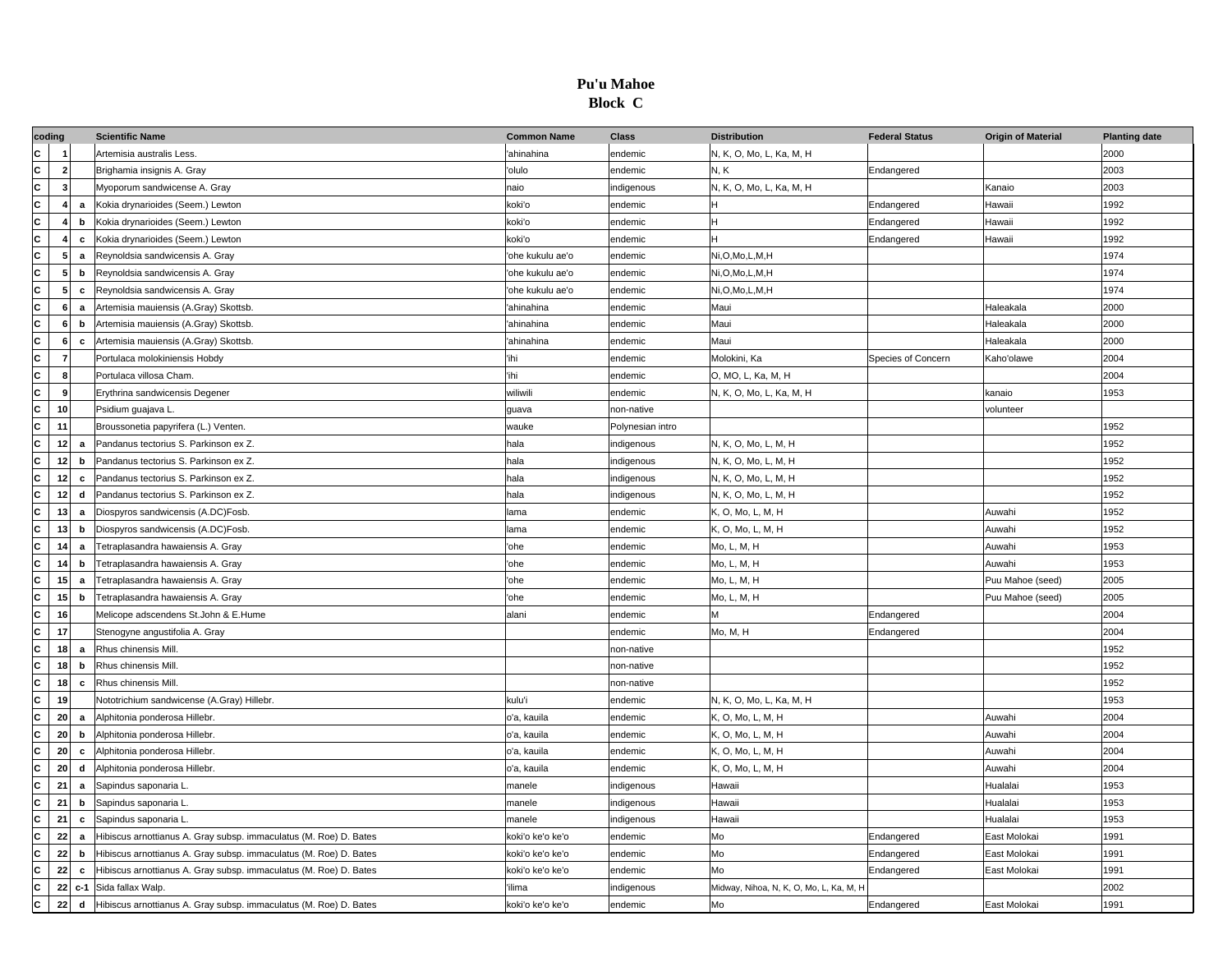### **Pu'u Mahoe Block C**

| coding       |    |                | <b>Scientific Name</b>                                                                                   | <b>Common Name</b> | <b>Class</b>     | <b>Distribution</b>                                | <b>Federal Status</b> | <b>Origin of Material</b> | <b>Planting date</b> |
|--------------|----|----------------|----------------------------------------------------------------------------------------------------------|--------------------|------------------|----------------------------------------------------|-----------------------|---------------------------|----------------------|
| C            | 23 | a              | Sesbania tomentosa Hook. & Arnott                                                                        | ohai               | endemic          | Necker, Nihoa, N, K, O, Mo, L, Ka, M, H Endangered |                       |                           | 2004                 |
| c            | 23 | b              | Sesbania tomentosa Hook, & Arnott                                                                        | 'ohai              | endemic          | Necker, Nihoa, N, K, O, Mo, L, Ka, M, H Endangered |                       |                           | 2004                 |
| C            | 23 | c              | Sesbania tomentosa Hook, & Arnott                                                                        | 'ohai              | endemic          | Necker, Nihoa, N, K, O, Mo, L, Ka, M, H Endangered |                       |                           | 2004                 |
| C            | 23 | d              | Sesbania tomentosa Hook, & Arnott                                                                        | 'ohai              | endemic          | Necker, Nihoa, N, K, O, Mo, L, Ka, M, H Endangered |                       |                           | 2004                 |
| c            | 23 | е              | Sesbania tomentosa Hook, & Arnott                                                                        | 'ohai              | endemic          | Necker, Nihoa, N, K, O, Mo, L, Ka, M, H Endangered |                       |                           | 2004                 |
| c            | 24 | a              | Cordyline fruticosa (L.) A. Chev.                                                                        |                    | Polynesian intro |                                                    |                       |                           | 1952                 |
| C            | 24 | b              | Cordyline fruticosa (L.) A. Chev.                                                                        |                    | Polynesian intro |                                                    |                       |                           | 1952                 |
| C            | 25 | a              | Pittosporum hosmeri Rock                                                                                 | ho'awa             | endemic          |                                                    |                       |                           | 1952                 |
| C            | 25 | b              | Pittosporum hosmeri Rock                                                                                 | ho'awa             | endemic          |                                                    |                       |                           | 1952                 |
| c            | 26 | a              | Chamaesyce celastroides (Boiss.) Croizat & Degener var. Iorifolia (A. Gray) Degener & I. Degener  'akoko |                    | endemic          | L, M                                               |                       | Auwahi                    | 2004                 |
| C            | 26 | b              | Chamaesyce celastroides (Boiss.) Croizat & Degener var. Iorifolia (A. Gray) Degener & I. Degener         | 'akoko             | endemic          | L, M                                               |                       | Auwahi                    | 2004                 |
| C            | 26 | c              | Chamaesyce celastroides (Boiss.) Croizat & Degener var. lorifolia (A. Gray) Degener & I. Degener         | 'akoko             | endemic          | L, M                                               |                       | Auwahi                    | 2004                 |
| C            | 27 |                | Santalum ellipticum Gaud.                                                                                | 'iliahi alo'e      | endemic          | Laysan, N, K, O, Mo, L, Ka, M, H                   |                       | Kanaio                    | 1975                 |
| C            | 27 | -1             | Dodonaea viscosa Jacq.                                                                                   | 'a'ali'i           | indigenous       | N, K, O, Mo, L, Ka, M, H                           |                       |                           | 2005                 |
| C            | 28 |                | Charpentiera obovata Gaud.                                                                               | papala             | endemic          | K, O, Mo, L, M, H                                  |                       | Auwahi                    | 1975                 |
| C            | 29 |                | Psydrax odorata (G. Forster) A.C. Sm. & S. Darwin                                                        | alahe'e            | indigenous       | K, O, Mo, L, M, H                                  |                       |                           | 1980                 |
| C            | 30 |                | Gardenia brighamii H. Mann                                                                               | na'u, nanu         | endemic          | O, Mo, L, M, H                                     | Endangered            |                           | 1976                 |
| C            | 31 | $\overline{a}$ | Pouteria sandwicensis (A. Gray) Baehni & Degener (yellow)                                                | 'ala'a             | endemic          | O, Mo, L, M, H                                     |                       | Auwahi                    | 1980                 |
| C            | 31 | h              | Pouteria sandwicensis (A. Gray) Baehni & Degener (yellow)                                                | 'ala'a             | endemic          | O, Mo, L, M, H                                     |                       |                           | 1952                 |
| c            | 32 |                | Cajanus cajan (L.) Millsp.                                                                               | pigeon pea         | non-native       |                                                    |                       |                           | 1995                 |
| C            | 33 |                | Osteomeles anthyllidifolia (Sm.) Lindl.                                                                  | u'ulei             | indigenous       | K. O. Mo. L. M. H                                  |                       |                           | 1975                 |
| C            | 34 | a              | Rauvolfia sandwicensis A.DC                                                                              | hao                | endemic          | N, K, O, Mo, L, M, H                               |                       |                           | 1953                 |
| C            | 34 | b              | Rauvolfia sandwicensis A.DC                                                                              | hao                | endemic          | N, K, O, Mo, L, M, H                               |                       |                           | 1953                 |
| c            | 34 | c              | Rauvolfia sandwicensis A.DC                                                                              | hao                | endemic          | N, K, O, Mo, L, M, H                               |                       |                           | 1953                 |
| c            | 34 | d              | Rauvolfia sandwicensis A.DC                                                                              | hao                | endemic          | N, K, O, Mo, L, M, H                               |                       |                           | 1953                 |
| c            | 35 | a              | Bobea sandwicensis (A.Gray) Hillebr.                                                                     | ahakea             | endemic          | O, Mo, L, M                                        |                       | Lualailua                 | 1991                 |
| C            | 35 | b              | Bobea sandwicensis (A.Gray) Hillebr.                                                                     | ahakea             | endemic          | O, Mo, L, M                                        |                       | Lualailua                 | 1991                 |
| C            | 35 | c              | Bobea sandwicensis (A.Gray) Hillebr.                                                                     | ahakea             | endemic          | O, Mo, L, M                                        |                       | Lualailua                 | 1991                 |
| $\mathbf{c}$ | 36 |                | Chenopodium oahuense (Meyer)Aellen                                                                       | aheahea            | endemic          | all islands                                        |                       | Lualailua                 | 2000                 |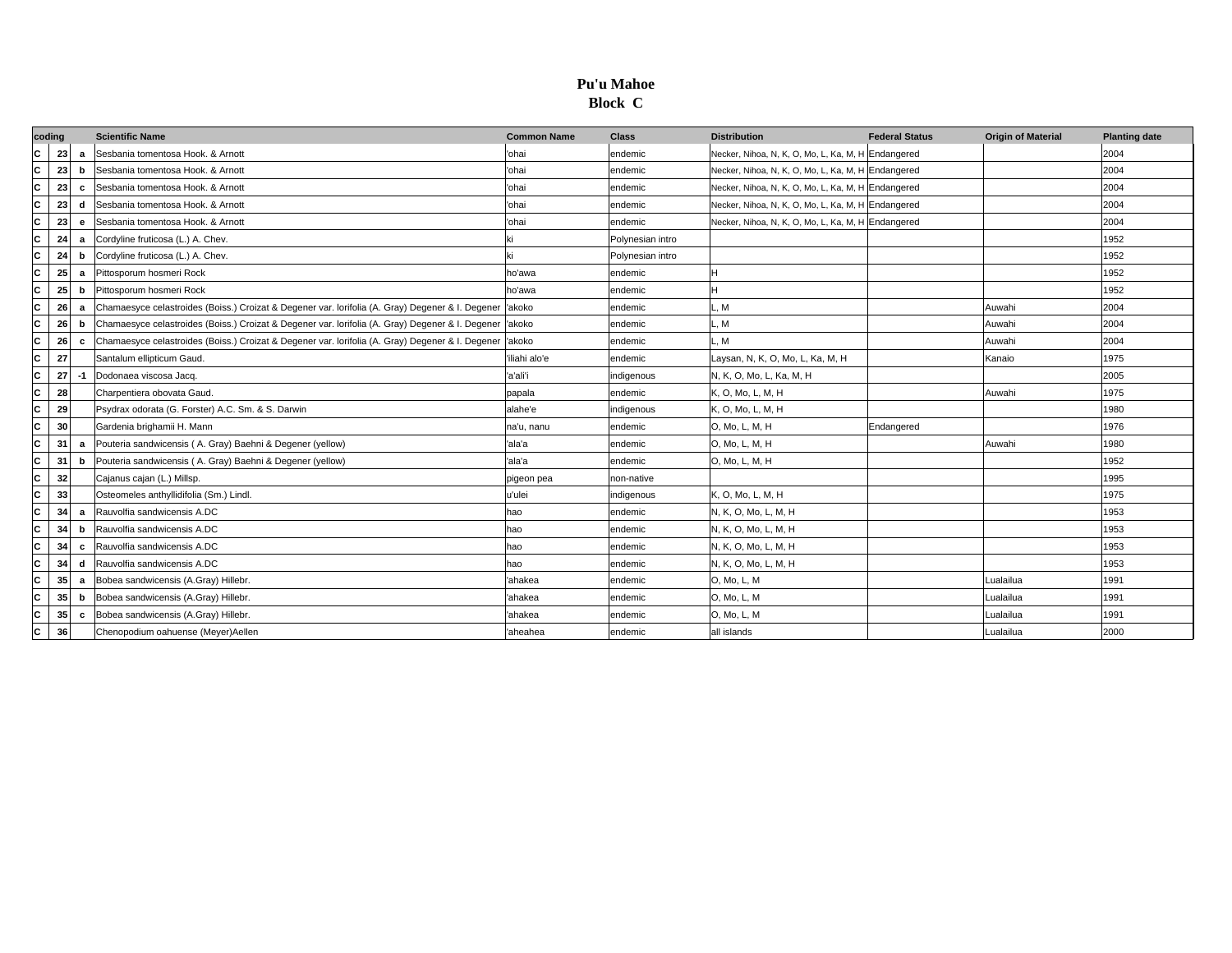# **Pu'u Mahoe Block D**

| coding |                         |   | <b>Scientific Name</b>                                                                                             | <b>Common Name</b> | <b>Class</b>     | <b>Distribution</b>      |            | Federal Status Origin of Material | <b>Planting date</b> |
|--------|-------------------------|---|--------------------------------------------------------------------------------------------------------------------|--------------------|------------------|--------------------------|------------|-----------------------------------|----------------------|
| D      | $\mathbf{1}$            |   | Heteropogon contortus (L.) P.Beauv.                                                                                | pili               | indigenous       | N, K, O, Mo, L, Ka, M, H |            | Kahoolawe                         | 2001                 |
| D      | $\overline{2}$          |   | Achyranthes splendens Mart. ex Moq. v. splendens                                                                   |                    | endemic          | L, M                     |            |                                   | 2004                 |
| D      | 3                       | a | Hibiscus brackenridgei A. Gray subsp. brackenridgei                                                                | ma'o hauhele       | endemic          | L,M,H                    | Endangered | Waikapu                           | 2000                 |
| D      | 3                       | b | Hibiscus brackenridgei A. Gray subsp. brackenridgei                                                                | ma'o hauhele       | endemic          | L.M.H                    | Endangered | Waikapu                           | 2000                 |
| D      | 3                       | C | Hibiscus brackenridgei A. Gray subsp. brackenridgei                                                                | ma'o hauhele       | endemic          | L.M.H                    | Endangered | Waikapu                           | 2000                 |
| D      | 3                       | d | Hibiscus brackenridgei A. Gray subsp. brackenridgei                                                                | ma'o hauhele       | endemic          | L,M,H                    | Endangered | Waikapu                           | 2000                 |
| D      | 3                       | e | Hibiscus brackenridgei A. Gray subsp. brackenridgei                                                                | ma'o hauhele       | endemic          | L, M, H                  | Endangered | Waikapu                           | 2000                 |
| D      | 4                       | a | Styphelia tameiameiae (Cham.&Schlectend.)F.v.Muell.                                                                | kawa'u, pukiawe    | indigenous       | K,O,Mo,L,M,H             |            |                                   | 1952                 |
| D      | 4                       | b | Styphelia tameiameiae (Cham.&Schlectend.)F.v.Muell.                                                                | kawa'u, pukiawe    | indigenous       | K, O, Mo, L, M, H        |            |                                   | 1952                 |
| D      | 5                       |   | Afrocarpus falcatus (Thunb.)C.N.Page                                                                               | yellowwood         | non-native       |                          |            |                                   | 1952                 |
| D      | 6                       |   | Cordyline fruticosa (L.) A. Chev.                                                                                  | ki                 | Polynesian intro |                          |            |                                   | 1953                 |
| D      | $\overline{7}$          | a | Streblus pendulinus (Endl.) F.v.Muell.                                                                             | a'ia'i             | indigenous       | K, O, Mo, L, M, H        |            |                                   | 2004                 |
| D      | $\overline{\mathbf{r}}$ | b | Streblus pendulinus (Endl.) F.v.Muell.                                                                             | a'ia'i             | indigenous       | K,O,Mo,L,M,H             |            |                                   | 2004                 |
| D      | $\overline{7}$          | C | Streblus pendulinus (Endl.) F.v.Muell.                                                                             | a'ia'i             | indigenous       | K, O, Mo, L, M, H        |            |                                   | 2004                 |
| D      | 8                       |   | Asplenium adiantum-nigrum L.                                                                                       | 'iwa'iwa           | indigenous       | K, O, Mo, L, M, H        |            | volunteer                         |                      |
| D      | 9                       | a | Streblus pendulinus (Endl.) F.v.Muell.                                                                             | a'ia'i             | indigenous       | K, O, Mo, L, M, H        |            |                                   | 1954                 |
| D      | 9                       | b | Streblus pendulinus (Endl.) F.v.Muell.                                                                             | a'ia'i             | indigenous       | K, O, Mo, L, M, H        |            |                                   | 1954                 |
| D      | 10                      |   | Rauvolfia sandwicensis A.DC                                                                                        | hao                | endemic          | K, O, Mo, L, M, H        |            |                                   | 1953                 |
| D      | 11                      |   | Afrocarpus falcatus (Thunb.)C.N.Page                                                                               | vellowwood         | non-native       |                          |            |                                   | 1953                 |
| D      | 12                      |   | Cordyline fruticosa (L.) A. Chev.                                                                                  |                    | Polynesian intro |                          |            |                                   | 1953                 |
| D      | 13                      | a | Myrsine lessertiana A. DC                                                                                          | kolea lau nui      | endemic          | k, O, Mo, L, M, H        |            | Auwahi                            | 2003                 |
| D      | 13                      | b | Myrsine lessertiana A. DC                                                                                          | kolea lau nui      | endemic          | k, O, Mo, L, M, H        |            | Auwahi                            | 2003                 |
| D      | 14                      |   | Antidesma pulvinatum Hillebr.                                                                                      | hame               | endemic          | O, Mo, M, H              |            |                                   | 1975                 |
| D      | 15                      |   | Cordyline fruticosa (L.) A. Chev.                                                                                  | ki                 | Polynesian intro |                          |            |                                   | 1953                 |
| D      | 16                      | a | Acacia koa A. Gray                                                                                                 | koa                | endemic          | K, O, Mo, L, M, H        |            | Hawaii                            | 1976                 |
| D      | 16                      | b | Acacia koa A. Gray                                                                                                 | koa                | endemic          | K, O, Mo, L, M, H        |            | Hawaii                            | 1976                 |
| D      | 17                      | a | Melicope knudsenii (Hillebr.) T. Hartley & B. Stone                                                                | alani              | endemic          | K, M                     | Endangered | Puu Mahoe (seed)                  | 2004                 |
| D      | 17                      | b | Melicope knudsenii (Hillebr.) T. Hartley & B. Stone                                                                | alani              | endemic          | K, M                     | Endangered | Puu Mahoe (seed)                  | 2004                 |
| D      | 17                      | c | Melicope knudsenii (Hillebr.) T. Hartley & B. Stone                                                                | alani              | endemic          | K.M                      | Endangered | Puu Mahoe (seed)                  | 2004                 |
| D      | 18                      | a | Chamasyce celastroides (Boiss.) Croizat & Degener var. Iorifolia (A.Gray) Degener & I. Degener <sup>I</sup> 'akoko |                    | endemic          | L. M                     |            | Auwahi                            | 1989                 |
| D      | 18                      | b | Chamasyce celastroides (Boiss.) Croizat & Degener var. Iorifolia (A.Gray) Degener & I. Degener   'akoko            |                    | endemic          | L, M                     |            | Auwahi                            | 1989                 |
| D      | 18                      | C | Chamasyce celastroides (Boiss.) Croizat & Degener var. Iorifolia (A.Gray) Degener & I. Degener 'akoko              |                    | endemic          | L, M                     |            | Auwahi                            | 1989                 |
| D      | 19                      | a | Nestegis sandwicensis (A.Gray) Degener, I.Degener & L. Johnson                                                     | olopua             | endemic          | K, O, Mo, L, M, H        |            | Auwahi                            | 1990                 |
| D      | 19                      | b | Nestegis sandwicensis (A.Gray) Degener, I.Degener & L. Johnson                                                     | olopua             | endemic          | K, O, Mo, L, M, H        |            | Auwahi                            | 1990                 |
| D      | 19                      | C | Nestegis sandwicensis (A.Gray) Degener, I.Degener & L. Johnson                                                     | olopua             | endemic          | K, O, Mo, L, M, H        |            | Auwahi                            | 1990                 |
| D      | 19                      | d | Nestegis sandwicensis (A.Gray) Degener, I.Degener & L. Johnson                                                     | olopua             | endemic          | K, O, Mo, L, M, H        |            | Auwahi                            | 1990                 |
| D      | 20                      |   | Charpentiera obovata Gaud.                                                                                         | papala             | endemic          | K, O, Mo, L, M, H        |            | Auwahi                            | 1975                 |
| D      | 21                      |   | Myoporum sandwicense A. Gray subsp. sandwicense                                                                    | naio               | indigenous       | N, K, O, Mo, L, Ka, M, H |            |                                   | 1976                 |
| D      | 22                      |   | Diospyros sandwicensis (DC) Fosb.                                                                                  | lama               | endemic          | K, O, Mo, L, M, H        |            |                                   | 1952                 |
| D      | 23                      | a | Hibiscadelphus hualalaiensis Rock                                                                                  | hau kuahiwi        | endemic          | H                        | Endangered | Pu'u Mahoe seed                   | 1999                 |
| D      | 23                      | b | Hibiscadelphus hualalaiensis Rock                                                                                  | hau kuahiwi        | endemic          | H                        | Endangered | Pu'u Mahoe seed                   | 1999                 |
| D      | 24                      |   | Ochrosia haleakalae St. John                                                                                       | holei              | endemic          | M, H                     | Candidate  | Auwahi                            | 1991                 |
| D      | 25                      |   | Pisonia brunoniana Endl.                                                                                           | papala kepau       | indigenous       | O, Mo, L, M, H           |            | Auwahi                            | 1976                 |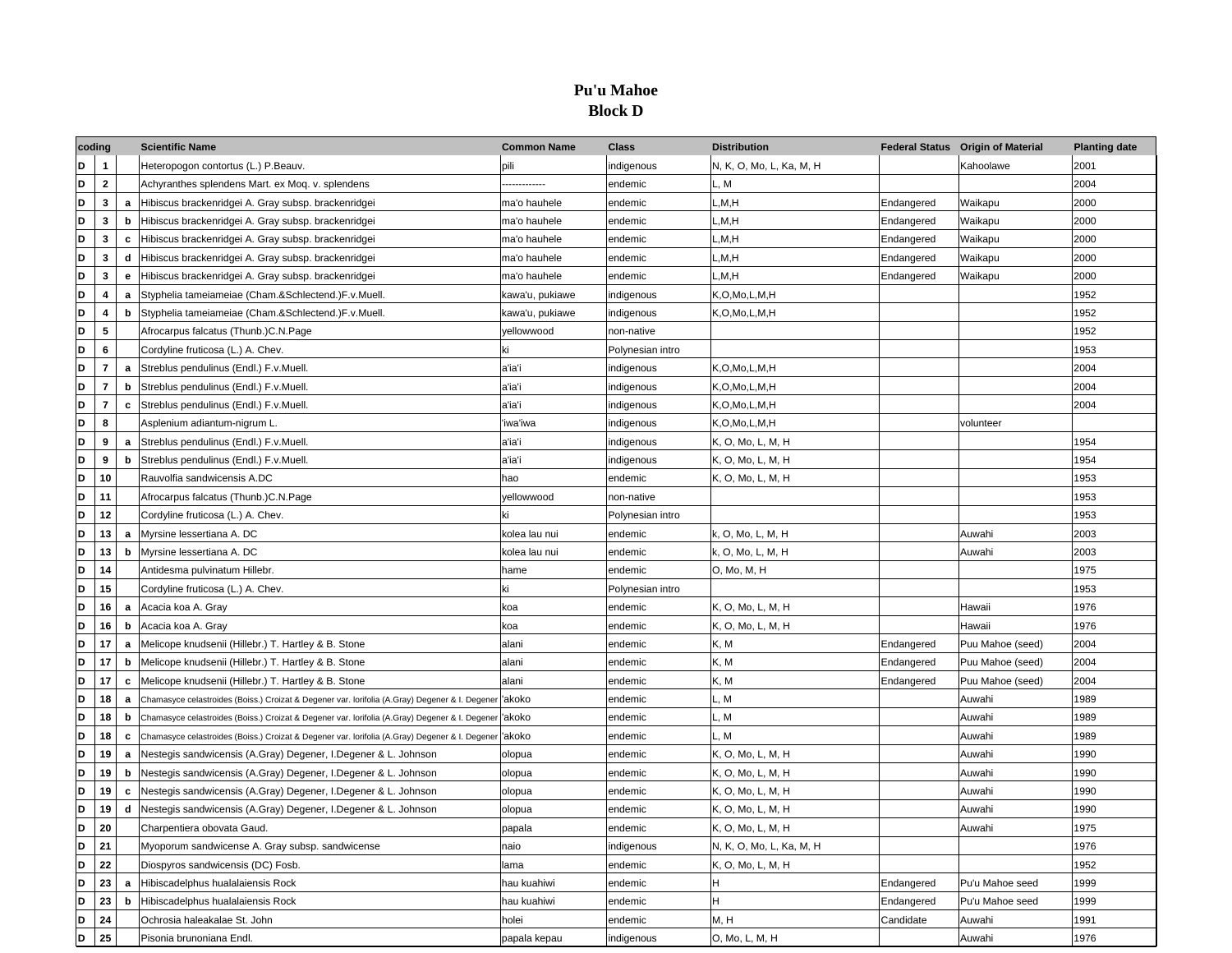# **Pu'u Mahoe Block D**

| coding  |                | <b>Scientific Name</b>                                       | <b>Common Name</b> | <b>Class</b>     | <b>Distribution</b>      |            | <b>Federal Status Origin of Material</b> | <b>Planting date</b> |
|---------|----------------|--------------------------------------------------------------|--------------------|------------------|--------------------------|------------|------------------------------------------|----------------------|
| D<br>26 |                | Munroidendron racemosum (C. Forbes) Sherff                   |                    | endemic          | Κ                        | Endangered | Kauai                                    | 1978                 |
| D<br>27 | a              | Nesoluma polynesicum (Hillebr.) Baill.                       | keahi              | indigenous       | K, O, Mo, L, M, H        |            | Kanaio                                   | 2000                 |
| D<br>27 | b              | Nesoluma polynesicum (Hillebr.) Baill.                       | keahi              | indigenous       | K, O, Mo, L, M, H        |            | Kanaio                                   | 2000                 |
| D<br>27 | c              | Nesoluma polynesicum (Hillebr.) Baill.                       | keahi              | indigenous       | K, O, Mo, L, M, H        |            | Kanaio                                   | 2000                 |
| D<br>28 |                | Erythrina sandwicensis Degener                               | wiliwili           | endemic          | N, K, O, Mo, L, Ka, M, H |            | Kanaio                                   | 1974                 |
| D<br>28 |                | Bidens micrantha Gaud. subsp. kalealaha Nagata & Ganders     | ko'oko'olau        | endemic          | L. M                     | Endangered | Kahikinui                                | 1973                 |
| D<br>29 | a              | Pleomele auwahiensis St. John                                | halapepe           | endemic          | Mo. M                    |            | Kahikinui                                | 2003                 |
| D<br>29 | b              | Pleomele auwahiensis St. John                                | halapepe           | endemic          | Mo, M                    |            | Kahikinui                                | 2003                 |
| D<br>29 | c              | Pleomele auwahiensis St. John                                | halapepe           | endemic          | Mo, M                    |            | Kahikinui                                | 2003                 |
| D<br>30 | a              | Sophora chrysophylla (Salisb.) Seem.                         | mamane             | endemic          | K, O, Mo, L, M, H        |            | Luala'ilua                               | 2000                 |
| D<br>30 |                | <b>b</b> Sophora chrysophylla (Salisb.) Seem.                | mamane             | endemic          | K, O, Mo, L, M, H        |            | Luala'ilua                               | 2000                 |
| D<br>30 | c              | Sophora chrysophylla (Salisb.) Seem.                         | mamane             | endemic          | K, O, Mo, L, M, H        |            | Luala'ilua                               | 2000                 |
| D<br>31 | a              | Nototrichium humile Hillebr.                                 | kulu'i             | endemic          | O, M                     |            | Kanaio                                   | 1987                 |
| D<br>31 | b              | Nototrichium humile Hillebr.                                 | kulu'i             | endemic          | O, M                     |            | Kanaio                                   | 1987                 |
| D<br>32 |                | Acacia koa A. Gray                                           | koa                | endemic          | K, O, Mo, L, M, H        |            | polipoli                                 | 2000                 |
| D<br>33 |                | Cordyline fruticosa (L.) A. Chev.                            |                    | Polynesian intro |                          |            |                                          | 1953                 |
| D<br>34 |                | Eragrostis atropioides Hillebr.                              | kalamalo           | endemic          | O, Mo, L, M, H           |            |                                          | 2000                 |
| D<br>35 |                | Melanthera kamolensis (O.Deg.& Sherff) W.L. Wagner & H. Rob. | nehe               | endemic          |                          | Endangered | Kahikinui                                | 2000                 |
| D<br>36 | $\overline{a}$ | Rauvolfia sandwicensis A.DC                                  | hao                | endemic          | N, K, O, Mo, L, M, H     |            |                                          | 1991                 |
| D<br>36 | b              | Rauvolfia sandwicensis A.DC                                  | hao                | endemic          | N, K, O, Mo, L, M, H     |            |                                          | 1991                 |
| D<br>37 |                | Achyranthes splendens Mart. ex Mog.var. splendens            |                    | endemic          | L, M                     |            |                                          | 2000                 |